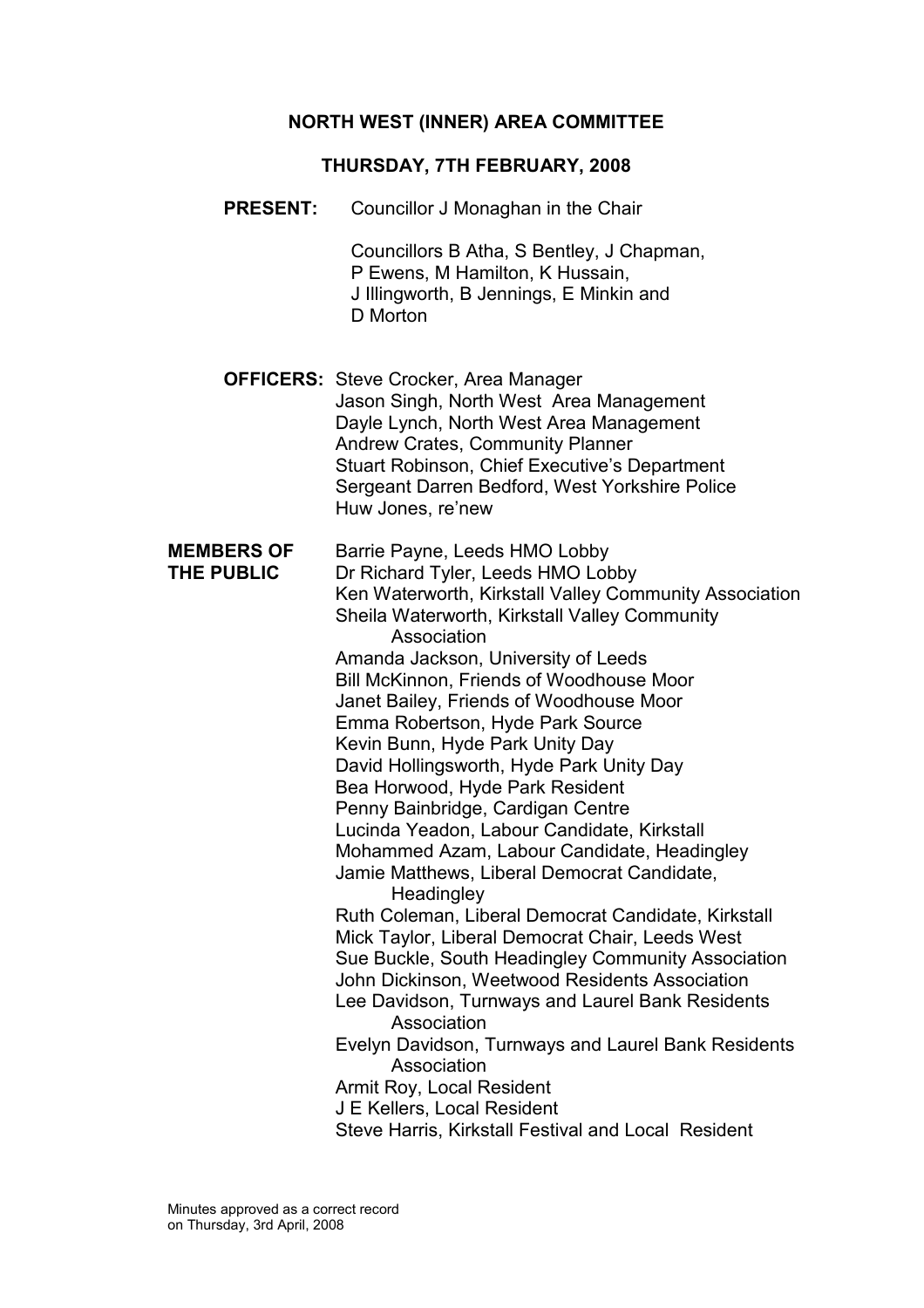## 76 Chair's Opening Remarks

The Chair welcomed everyone to the February meeting of the North West (Inner) Area Committee held at Milford Sports Club, Beecroft Street, Leeds 5.

He informed the meeting that Christine Addison had been appointed to the post of Head of City Projects and following a restructuring exercise, Steve Crocker had been appointed to the post of Area Manager for North West and West Leeds.

The Chair, on behalf of the Area Committee, conveyed his thanks to Christine Addison for her valuable contribution to the area.

The Chair also referred to the recent promotion of Richard Coldwell, West Yorkshire Police and as a result David Bugg and Ian Croft had been appointed as North West Inner Area Inspectors. At the request of the Chair, Sergeant Darren Bedford outlined the new policing arrangements from 3rd March 2008.

The Chair, on behalf of the Area Committee, conveyed his thanks to Richard Coldwell for his work in the area.

### 77 Declarations of Interest

The following personal declarations were reported:-

- Councillor J Monaghan in his capacity as Friends of Hyde Park Picture House (Agenda Item 8) (Minute 82 refers)
- Councillor E Minkin in her capacity as Friends of Hyde Park Picture House (Agenda Item 8) (Minute 82 refers)
- Councillor B P Atha in his capacity as Friends of Hyde Park Picture House (Agenda Item 8) (Minute 82 refers)
- Councillor J Illingworth in his capacity as a cyclist and user of the A660 (Agenda Item 8) (Minute 82 refers)

### 78 Open Forum

In accordance with paragraphs 6.24 and 6.25 of the Area Committee Procedure Rules, the Chair allowed members of the public to make representations or ask questions on matters within the terms of reference of the Area Committee.

In summary the following issues were raised at the meeting:-

• Designated Public Places Orders Janet Bailey, Friends of Woodhouse Moor raised her concerns about the Designated Public Places Orders currently in place within the City of Leeds and questioned their validity in relation to the illegal consumption of alcohol.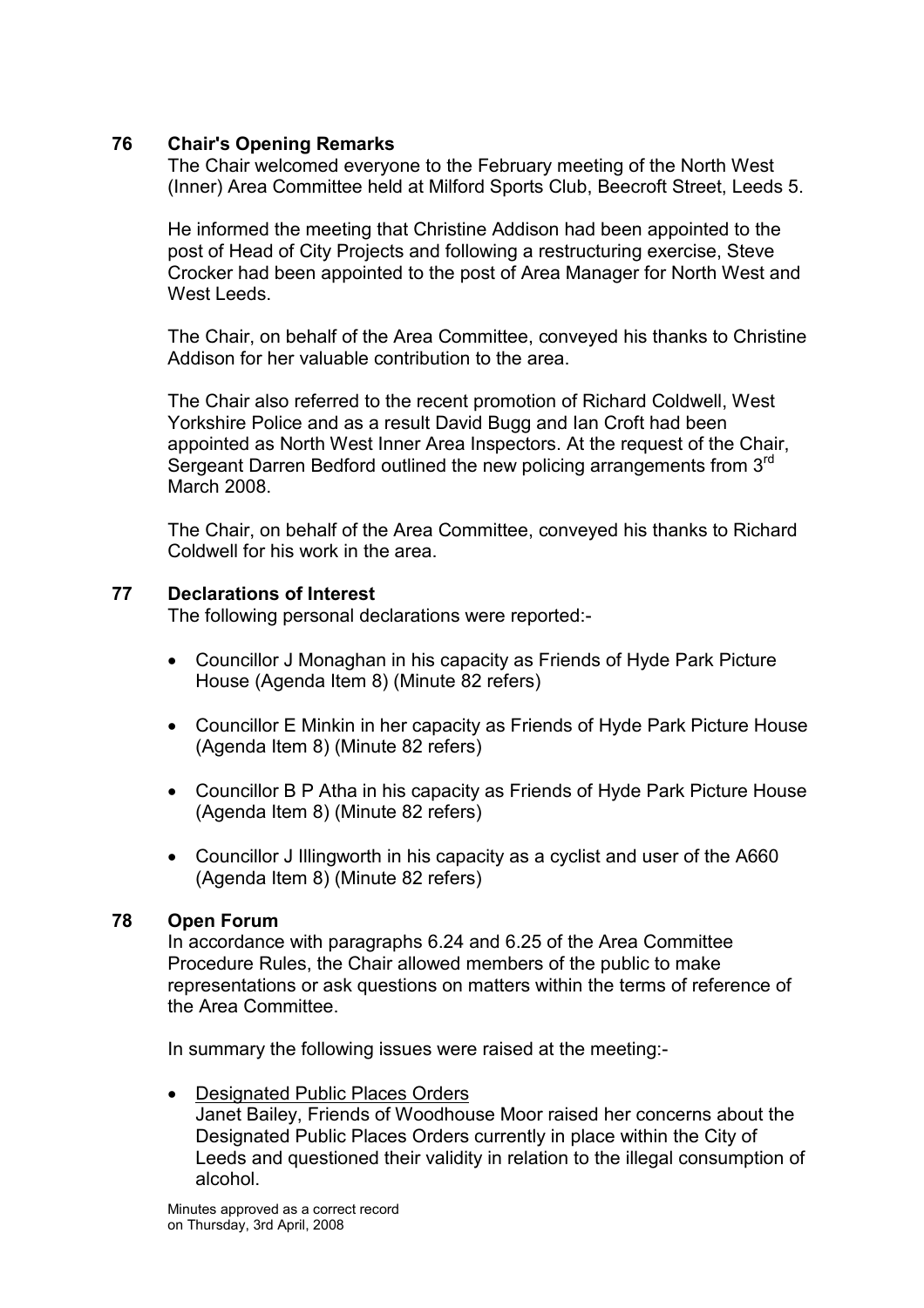Following a brief discussion, the Chair agreed to send a letter to the appropriate Scrutiny Board requesting an inquiry into this issue.

• HMO Campaign

Dr Richard Tyler, Leeds HMO Lobby raised the following three issues:-

- that Leeds HMO Lobby was pleased that the Area Committee's initiative to lobby the Government for a change to the legislation on HMOs had been pursued by the Council
- sought Ward Member representation at the Councillors Campaign for Balanced Communities in Nottingham on 13<sup>th</sup> March 2008
- put forward a proposal that the 'Area Committee requests a meeting to be sought with Iain Wright, Planning Minister and a delegation of local MP's, Councillors from the NW (Inner) Area Committee, the City's Chief Planning Officer and community representatives to lobby for a change to the Use Classes Order '

Following a brief discussion, the Area Committee agreed to the delegation proposal and requested the Chair to write to the Chief Planning Officer on the above lines.

• Alders / BHS Appeal

Councillor J Illingworth made reference to the above issue and put forward the following proposal for the Area Committee to consider:-

"That North West (Inner) Area Committee urges the Planning Inspector to have regard to the Council and government policies and to consider first the convenience and safety of pedestrians, then public transport users and cyclists. It was not the policy of either organisation to secure ever increasing numbers of private cars".

Following discussion, the Area Committee agreed to the above proposal and requested the Chair to write to the Planning Inspector.

Street Lighting in Hyde Park

Sue Buckle, South Headingley Community Organisation commented on the fact that the street lighting replacement scheme had begun to carryout some work in the area and that lights were being moved with no local consultation having taken place. Also that the works were causing a nuisance as old lights were being left propped against walls and pavements were being blocked off.

Following a brief discussion, it was agreed to discuss this matter at the next Streetscene Sub Group.

(Councillor B Jennings joined the meeting at 7.15 pm during discussions on the item relating to Alders/BHS appeal)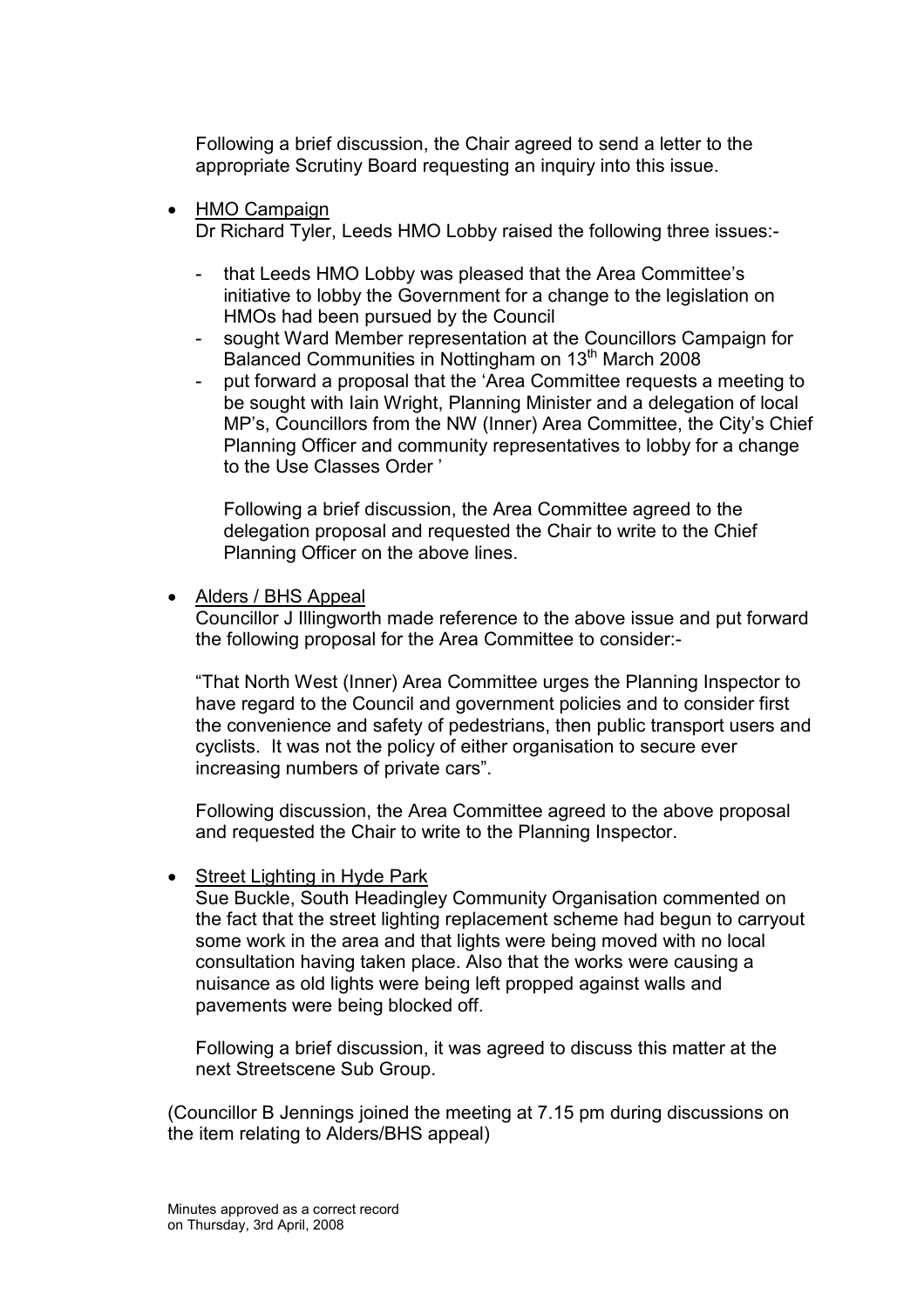# 79 Apologies for Absence

A number of apologies received from members of the public were read out at the meeting.

#### 80 Minutes of the Previous Meetings RESOLVED –

- (a) That the minutes of the meetings held on  $13<sup>th</sup>$  December 2007 and  $17<sup>th</sup>$ January 2008 be approved as a correct record.
- (b) That the update on matters arising from the previous meetings be noted.

### 81 Matters Arising from the Minutes

(a) Forum and Sub Group Update Report (Minute 58 refers) Councillor E Minkin referred to the Area Committee Sub Groups and requested that, in future, a list of forthcoming meeting dates should be included within the committee papers for the benefit of Members of the Committee.

 Dayle Lynch, North West Area Management responded and agreed to implement this request.

(b) Quarter Two Well-Being Monitoring Report (Minute 60 refers) Councillor E Minkin informed the meeting that Hawksworth Wood Community Association had still not received their green bin as they had been informed by the Cleansing Section that there was a six week delivery period.

Dayle Lynch, North West Area Management agreed to look into this.

#### (c) Area Manager's Report (Minute 63 refers)

 Sue Buckle, South Headingley Community Association informed the meeting that there would be a residents meeting on  $20<sup>th</sup>$  February 2008 at Brudenell Primary school to discuss the community space provision at Royal Park Primary School.

(d) Ralph Thoresby High School and Tinshill Recreation Ground (Minute 66 refers)

 Councillor E Minkin referred to the above issue and sought clarification as to whether resolution (c) had been conveyed to Jean Dent, Director of City Development.

 Dayle Lynch, North West Area Management responded and confirmed that correspondence had been sent to the Director of City Development.

 Following discussions, Dayle Lynch agreed to email a copy of the response to Members of the Area Committee for their retention.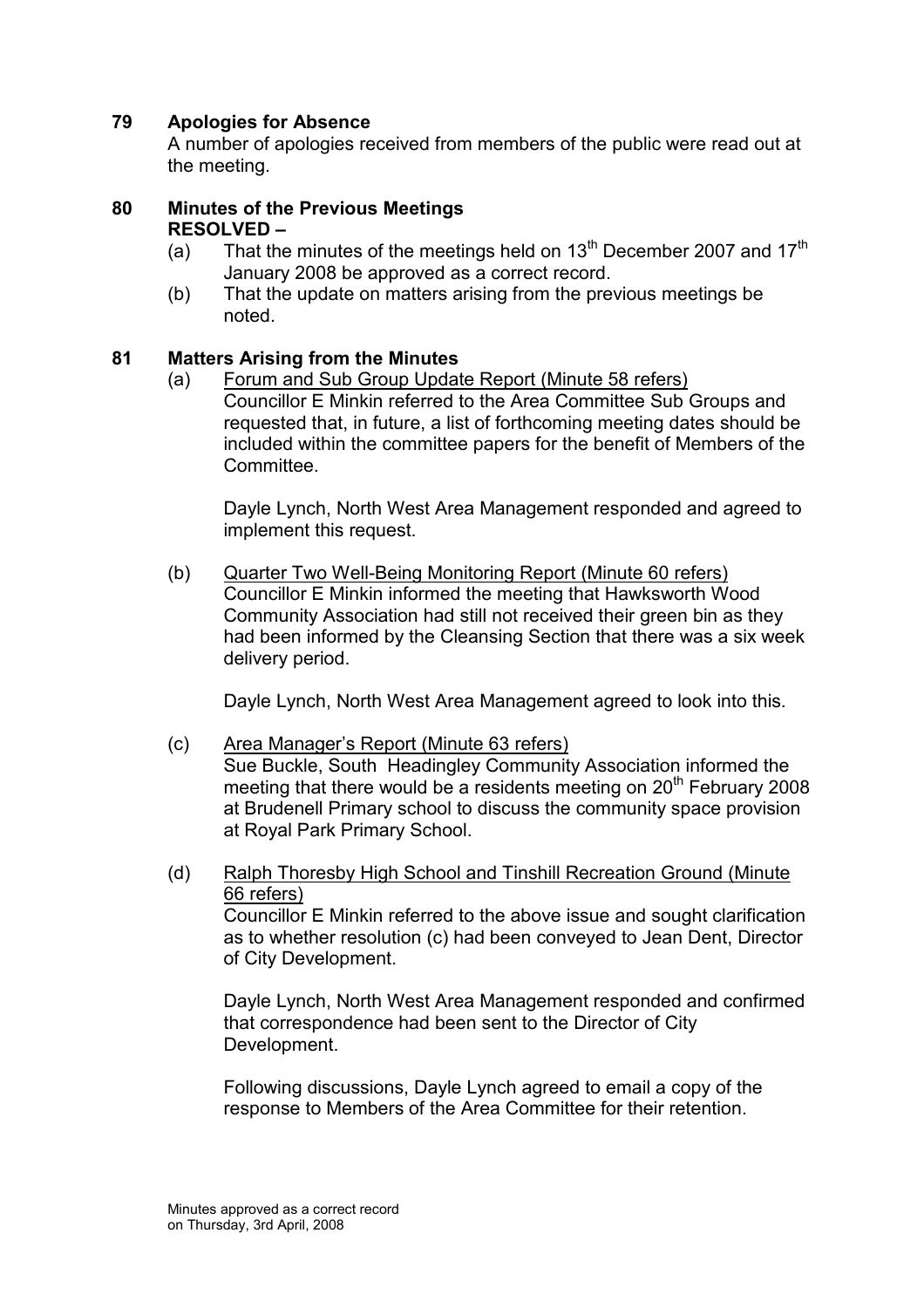# 82 Well-being Report

Referring to Minute 59 of the meeting held on 13<sup>th</sup> December 2007, the Director of Environment and Neighbourhoods submitted a report on the Well-Being budget.

The following documents were appended to the report for the information/ comment of the meeting:-

- (a) Breakdown of revenue spend by theme 2007/08 (Appendix 1 refers)
- (b) Breakdown of capital spend by theme 2007/08 (Appendix 2 refers)

Dayle Lynch, North West Area Management presented the report and responded to Members' queries and comments.

Detailed discussion ensued on the contents of the report and appendices.

In summary, specific reference was made to the following issues:-

- West Yorkshire Trading Standards/Enforcement Project the need for the Community Safety sub-group to consider further funding in terms of indentifying their future priorities
- Highways/Woodsley Road Environmental Improvements Project– the need for a meeting with senior City Development officers to discuss further mainstream funding opportunities to develop the area to it's full potential
- Parks and Countryside/Becketts Park Play Area Project the need for North West Area Management to investigate Section 106 spend in relation to Phase 1 of the Filter Beds development
- Sandy Lane Footpath Project (2007/08) clarification on progress made with regard to the creation order previously funded by the Area **Committee**
- the need for Highways/Streetscene Services to be informed that it was this Committee's policy that any funding given towards replacement of traditional stone paving must be only carried out in locations outside a Conservation area

### RESOLVED –

- (a) That the contents of the report and appendices be noted.
- (b) That this Committee notes those 'in-principle' decisions totalling £19,000 to fund projects in the financial year 2008/9 as outlined in Section 3.2 of the report.
- (c) That approval be given to fund those posts or projects to which no formal ongoing commitment had been made as outlined in Section 3.3 of the report.
- (d) That the revenue projects as detailed in Section 4.1 of the report be dealt with as follows:-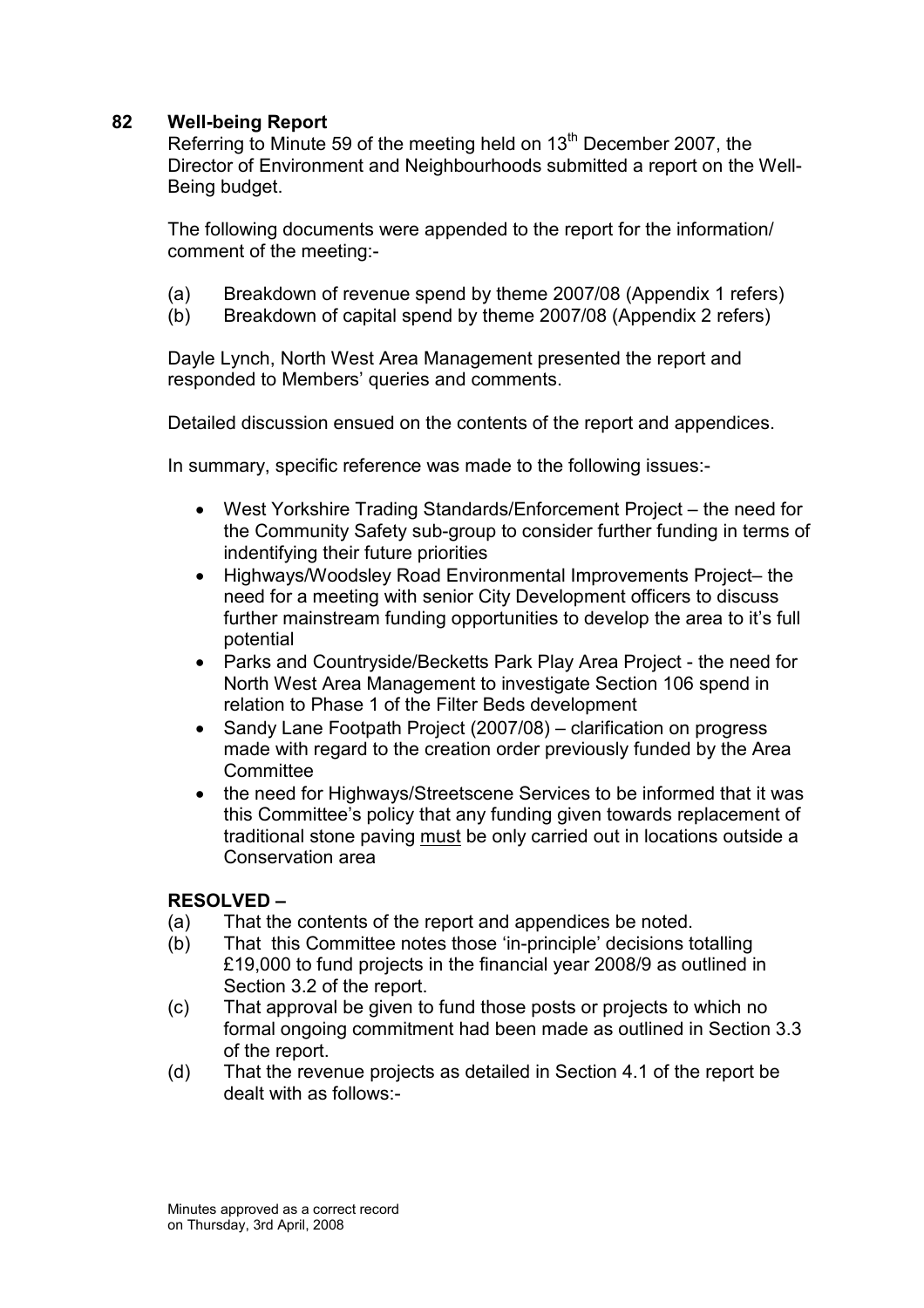| <b>Project</b> |                                                    | <b>Delivery Organisation</b>                    | Decision                                               |
|----------------|----------------------------------------------------|-------------------------------------------------|--------------------------------------------------------|
|                | <b>Hyde Park Festive</b><br>Lights                 | Leeds Lights                                    | Agreed £11,100                                         |
|                | Community<br>Website                               | North Hyde Park<br>Neighbourhood<br>Association | Refused                                                |
|                | <b>Hyde Park Unity</b><br>Day                      | <b>Hyde Park Unity Day</b><br>Committee         | Agreed £5,000 for<br>the next three years              |
|                | <b>Kirkstall Festival</b><br>2008                  | <b>Kirkstall Festival</b><br>Committee          | Agreed £5,000 for<br>the next three<br>years           |
|                | Seagulls<br>Community<br>Repaint                   | Seagulls                                        | Agreed £11,000                                         |
|                | <b>Burley Networking</b><br>Together               | <b>Novas Scarman Trust</b>                      | Withdrawn at the<br>request of the<br>organisation     |
|                | <b>Design Statements</b>                           | <b>Planning Sub Group</b>                       | Agreed £15,000 as<br>a central pot                     |
|                | A660 Cycle Lane<br><b>Feasibility (Phase</b><br>2) | Leeds Cycling Action<br>Group                   | Agreed £3,877                                          |
|                | Art house films at<br><b>Hyde Park</b>             | <b>Hyde Park Picture</b><br>House               | Agreed £6,000 for<br>2008/09 and<br>£4,000 for 2009/10 |
|                | <b>Parish Hall</b><br>Upgrade                      | <b>Wrangthorn Church</b>                        | Agreed £5,000                                          |
|                | Rosebank<br><b>Millennium Green</b><br>Trust       | Rosebank Millennium<br><b>Green Trust</b>       | Agreed £5,000                                          |
|                | <b>Bin Yard Project</b>                            | <b>Hyde Park Source</b>                         | Agreed £6,000                                          |
|                | <b>Woodhouse Ridge</b><br>Maintenance              | <b>Woodhouse Ridge</b><br><b>Action Group</b>   | Agreed £7,500 for<br>2008/09 and<br>£7,500 for 2009/10 |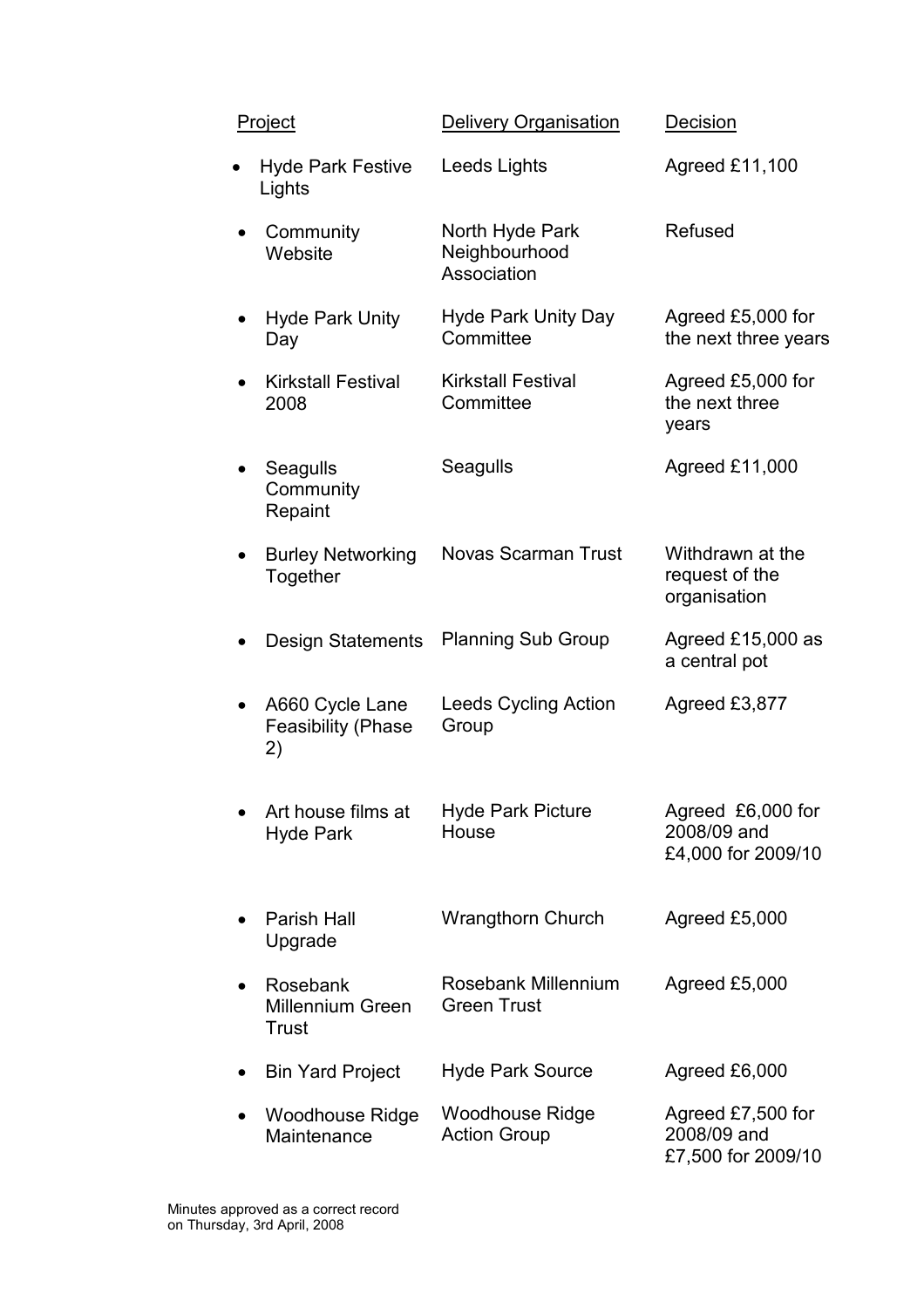| • Enforcement | West Yorkshire Trading | Agreed £2,000 |
|---------------|------------------------|---------------|
| Project       | Standards              |               |

(e) That the capital projects as detailed in Section 5.4.1 of the report be dealt with as follows:-

| Project |                                                                                | <b>Delivery Organisation</b>              | Decision                                                                                                      |
|---------|--------------------------------------------------------------------------------|-------------------------------------------|---------------------------------------------------------------------------------------------------------------|
|         | Al-Haqq<br>Supplementary<br>School-<br>Refurbishment and<br><b>Alterations</b> | Al-Hagg Education Trust                   | Refused                                                                                                       |
|         | <b>Woodsley Road</b><br>Environmental<br>Improvements                          | Highways                                  | £40,000<br>Agreed                                                                                             |
|         | <b>Festival Light</b><br><b>Design Project</b>                                 | Leeds Lights                              | Agreed $£3,100$                                                                                               |
|         | <b>Access Ramp</b>                                                             | <b>Hyde Park Picture</b><br>House         | Agreed £5,000<br>(£2,500 Headingley<br>and £2,500 central<br>budget)                                          |
|         | <b>Becketts Park Play</b><br>Area                                              | Parks and Countryside                     | Agreed in principle,<br>pending Ward<br>Member discussion<br>and consideration<br>to any capital<br>overspend |
|         | Spen Road/North<br><b>Parade Railings</b>                                      | <b>West Park Residents</b><br>Association | Agreed £3,135                                                                                                 |
|         | Replacement<br>Yorkshire Stone<br>Paving                                       | Streetscene Sub-Group                     | Agreed £10,000<br>central budget                                                                              |
|         | Grass Verge and<br>Pathway<br>Improvements<br>Fund                             | <b>Streetscene Sub-Group</b>              | Agreed £10,000<br>central budget                                                                              |

(f) That a report on city-wide Section 106 monies be submitted to a future Area Committee for consideration.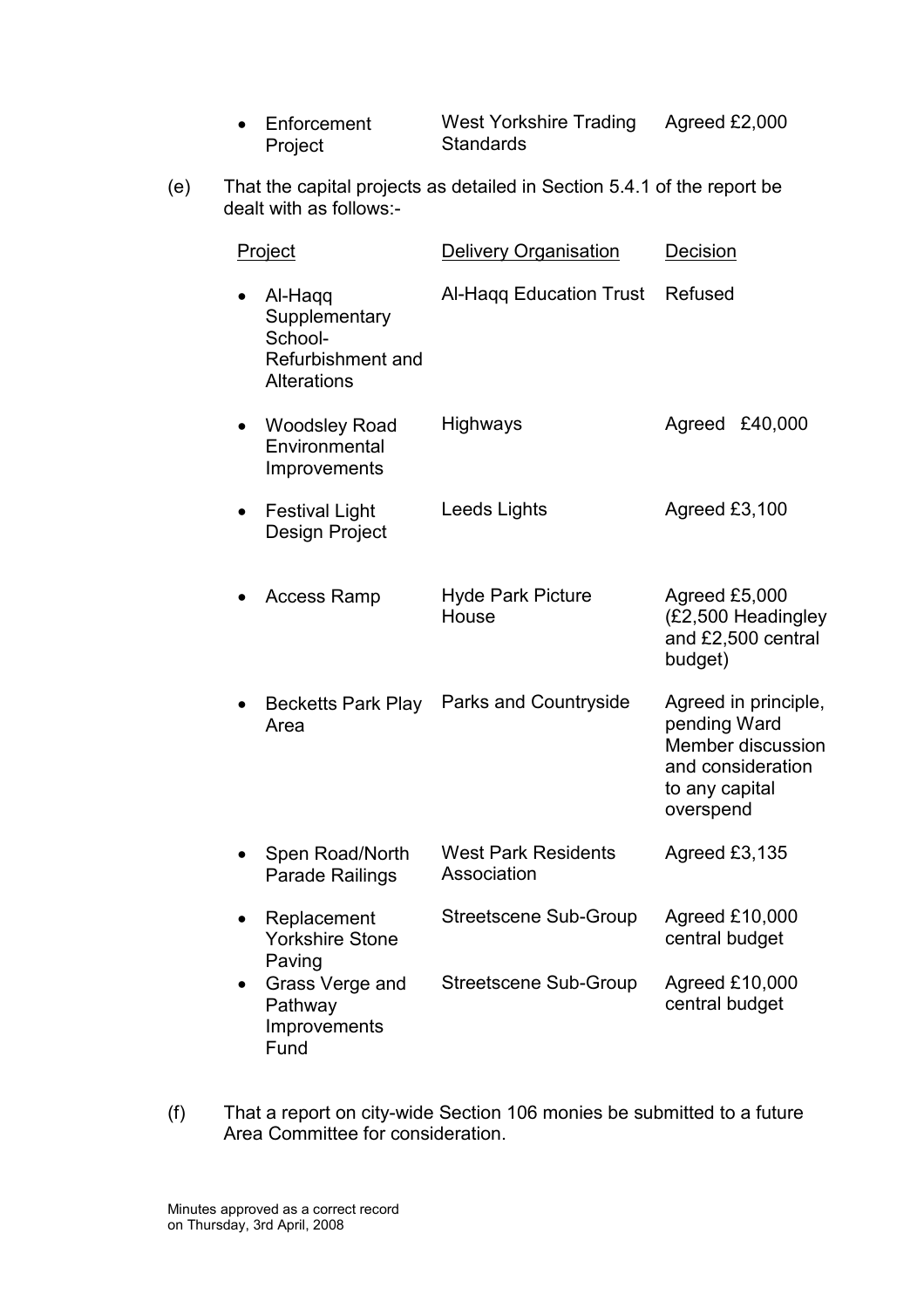(Councillor K Hussain joined the meeting at 7.30 pm prior to discussion of the above item)

(Councillor D Morton joined the meeting at 7.35 pm during discussions of the Community Website project)

## 83 Forum and Sub Group Update Report

The Director of Environment and Neighbourhoods submitted a report providing Members with full minutes and key messages from ward forums and sub groups that have taken place since the last Area Committee meeting.

Detailed discussion ensued on the contents of the report and appendices.

In summary, specific reference was made to the following key issues:-

- the excellent work undertaken by North West Area Management in relation to a recent clean up campaign
- the service model in relation to the city's Graffiti Strategy and how it allows for the issue to be tackled effectively

### RESOLVED -

- (a) That the contents of the report and appendices be noted.
- (b) That this Committee agrees to the request from the Planning Sub Group to give support in asserting the importance of sustainable transport modes, other than the private car.

#### 84 Area Manager's Report

The Director of Environment and Neighbourhoods submitted a report from the North West Area Manager providing Members with information about issues which were not addressed elsewhere on the agenda.

The report provided an update on Little London; Headingley Town and District Centre Scheme; Royal Park Primary School; Headingley Primary School;Hyde Park DPPO and Kirkstall District Centre.

The Chair officially welcomed Steve Crocker, the newly appointed Area Manager, to the meeting and invited him to comment on his future aims and priorities facing the North West (Inner) Area Committee.

Jason Singh, North West Area Management presented the report and responded to Members' queries and comments.

Detailed discussion ensued on the contents of the report.

In summary, specific reference was made to the following key issues:-

- DPPOs the need to consult with the Chief Officer (Legal, Licensing and Registration) with regards to the wording contained within DPPO legal notices
- Kirkstall District Centre current developments/opportunities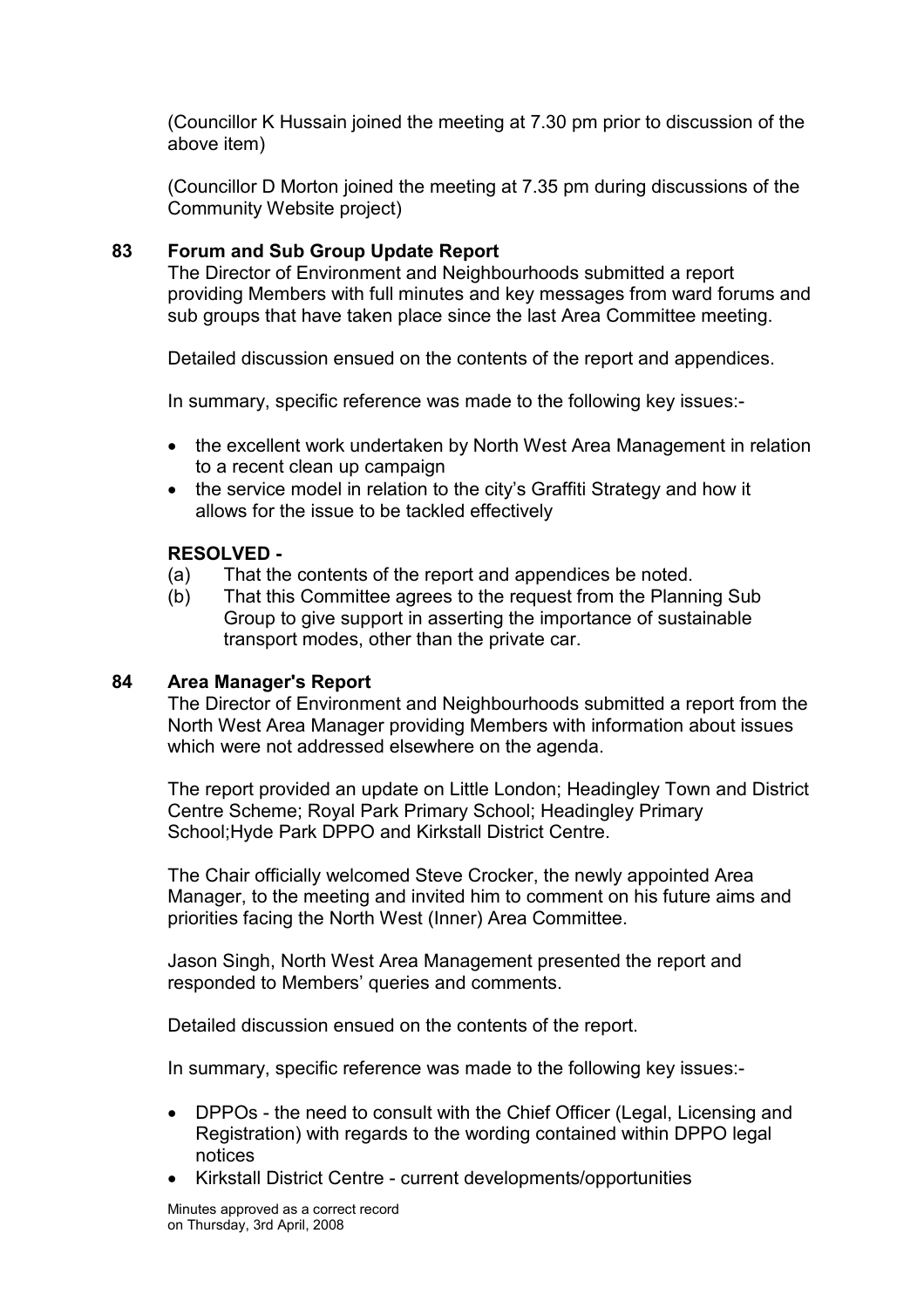RESOLVED – That the contents of the report and the updates provided be noted.

## 85 Shared Housing Action Plan for 2008

The Director of Environment and Neighbourhoods submitted a report on the Shared Housing Action Plan for 2008.

Appended to the report were copies of the following documents for the information/comment of the meeting:-

- (a) 2008 Shared Housing Action Plan produced by the Shared Housing Group (Appendix 1 refers)
- (b) A map of the Area of Housing Mix (AoHM) (Appendix 2 refers)

At the request of the Chair, representatives from the Shared Housing Group were invited to comment on the key issues contained in the report.

RESOLVED – That the contents of the report and appendices be noted and welcomed.

#### 86 Housing Strategy Report

The Director of Environment and Neighbourhoods submitted a report advising Members on the progress in formulating a housing strategy and the timetable for finalising the strategy and an accompanying plan.

Appended to the report was a copy of a document entitled "Housing Strategy for the Area of Housing Mix (Framework) for the information/ comment of the meeting.

At the request of the Chair, Huw Jones from re'new was invited to highlight the key issues contained in the report.

Detailed discussion ensued on the contents of the report and appendices.

In summary, specific reference was made to the following key issues:-

- the need to maintain recreational land for children's play
- the need for a paper on HMO licensing to be prepared for future discussion by the Area Committee
- the need to apply for additional powers and to tackle landlords
- the need for planning guidance on affordable homes and for the Council to lobby government
- the need to focus on discretionary licenses

### RESOLVED –

- (a) That the contents of the report and appendices be noted and welcomed.
- (b) That a report on HMO licensing be submitted to a future Area Committee for discussion.

Minutes approved as a correct record on Thursday, 3rd April, 2008